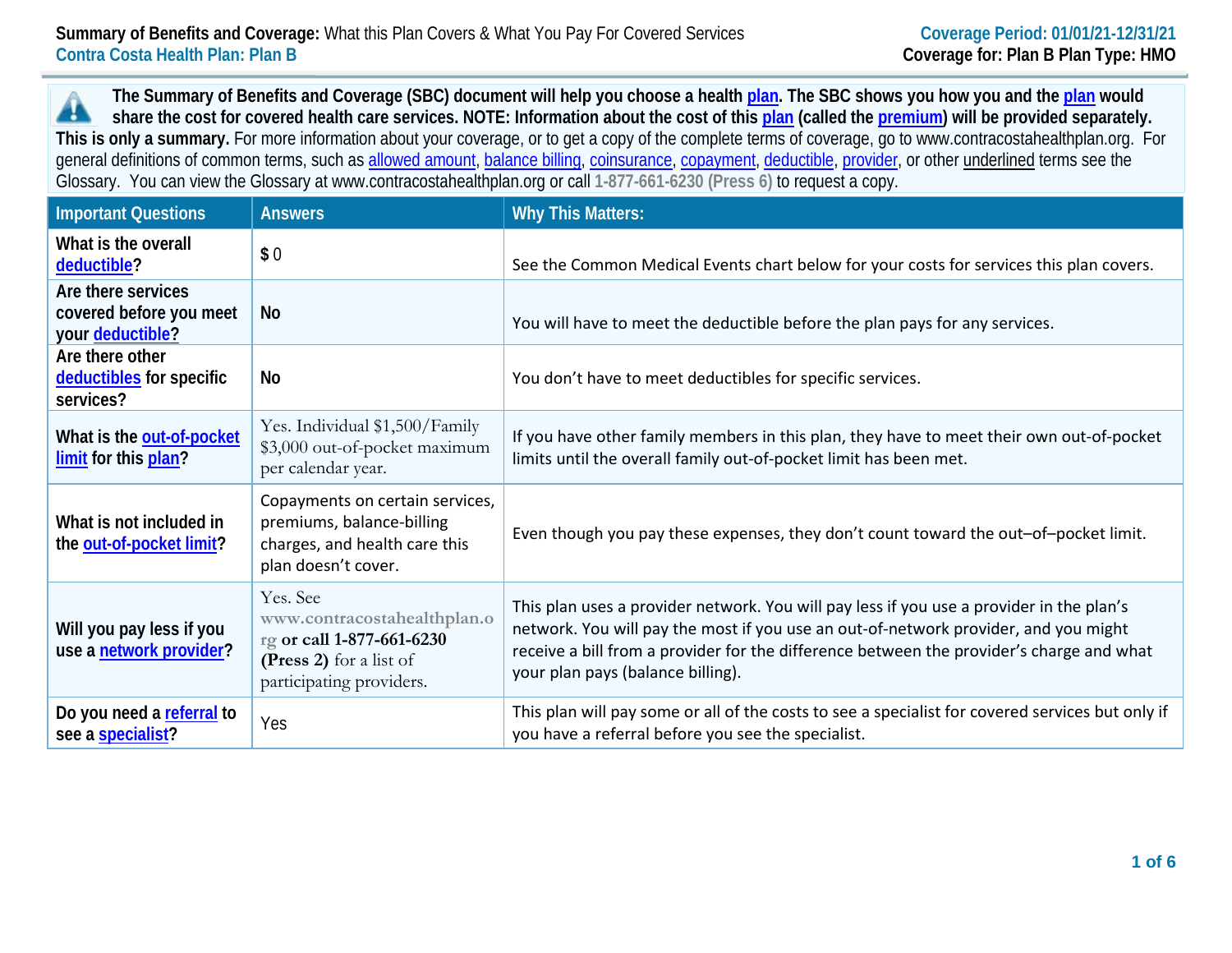

All **[copayment](https://www.healthcare.gov/sbc-glossary/#copayment)** and **[coinsurance](https://www.healthcare.gov/sbc-glossary/#coinsurance)** costs shown in this chart are after your **[deductible](https://www.healthcare.gov/sbc-glossary/#deductible)** has been met, if a **[deductible](https://www.healthcare.gov/sbc-glossary/#deductible)** applies.

| Common                                        | <b>Services You May Need</b>                        |                                                            | <b>What You Will Pay</b>                  | Limitations, Exceptions, & Other Important                                                                                                                                                                                                                               |  |
|-----------------------------------------------|-----------------------------------------------------|------------------------------------------------------------|-------------------------------------------|--------------------------------------------------------------------------------------------------------------------------------------------------------------------------------------------------------------------------------------------------------------------------|--|
| <b>Medical Event</b>                          |                                                     | <b>Network Provider</b>                                    | <b>Out-of-Network Provider</b>            | <b>Information</b>                                                                                                                                                                                                                                                       |  |
| If you visit a health                         | Primary care visit to treat an<br>injury or illness | (You will pay the least)<br>\$5/visit (Waived at<br>CCRMC) | (You will pay the most)<br>Not Applicable |                                                                                                                                                                                                                                                                          |  |
|                                               | <b>Specialist visit</b>                             | \$5/visit (Waived at<br>CCRMC)                             | Not Applicable                            |                                                                                                                                                                                                                                                                          |  |
| care provider's office<br>or clinic           | Preventive care/screening/<br>immunization          | No charge                                                  | Not Applicable                            | CCHP does not charge for specified<br>services, including, those rated A or B by<br>the US Preventive Services Task Force,<br>recommended immunizations, preventive<br>care for children and adolescents, and<br>additional preventive care and screenings<br>for women. |  |
|                                               | Diagnostic test (x-ray, blood<br>work)              | No charge                                                  | Not Applicable                            |                                                                                                                                                                                                                                                                          |  |
| If you have a test                            | Imaging (CT/PET scans, MRIs)                        | No charge                                                  | Not Applicable                            |                                                                                                                                                                                                                                                                          |  |
| If you need drugs to<br>treat your illness or | Generic drugs                                       | \$3/Prescription (retail<br>and mail order)                | Not Applicable                            | Covers up to a 90-day supply (retail<br>prescription); up to a 90-day supply (mail<br>order prescription)                                                                                                                                                                |  |
| condition<br>More information about           | Preferred brand drugs                               | \$3/Prescription (retail<br>and mail order)                | Not Applicable                            |                                                                                                                                                                                                                                                                          |  |
| prescription drug<br>coverage is available at | Non-preferred brand drugs                           | \$3/Prescription (retail<br>and mail order)                | Not Applicable                            | Requires prior authorization.                                                                                                                                                                                                                                            |  |
| www.[insert].com                              | <b>Specialty drugs</b>                              | \$3/Prescription                                           | Not Applicable                            | Requires prior authorization.                                                                                                                                                                                                                                            |  |
| If you have outpatient                        | Facility fee (e.g., ambulatory<br>surgery center)   | \$5/visit (Waived at<br>CCRMC)                             | Not Applicable                            |                                                                                                                                                                                                                                                                          |  |
| surgery                                       | Physician/surgeon fees                              | \$5/visit (Waived at<br>CCRMC)                             | Not Applicable                            |                                                                                                                                                                                                                                                                          |  |
| If you need immediate                         | <b>Emergency room care</b>                          | No Charge                                                  | No Charge                                 |                                                                                                                                                                                                                                                                          |  |
| medical attention                             | <b>Emergency medical</b>                            | No Charge                                                  | No Charge                                 | Emergency ambulance transportation to the                                                                                                                                                                                                                                |  |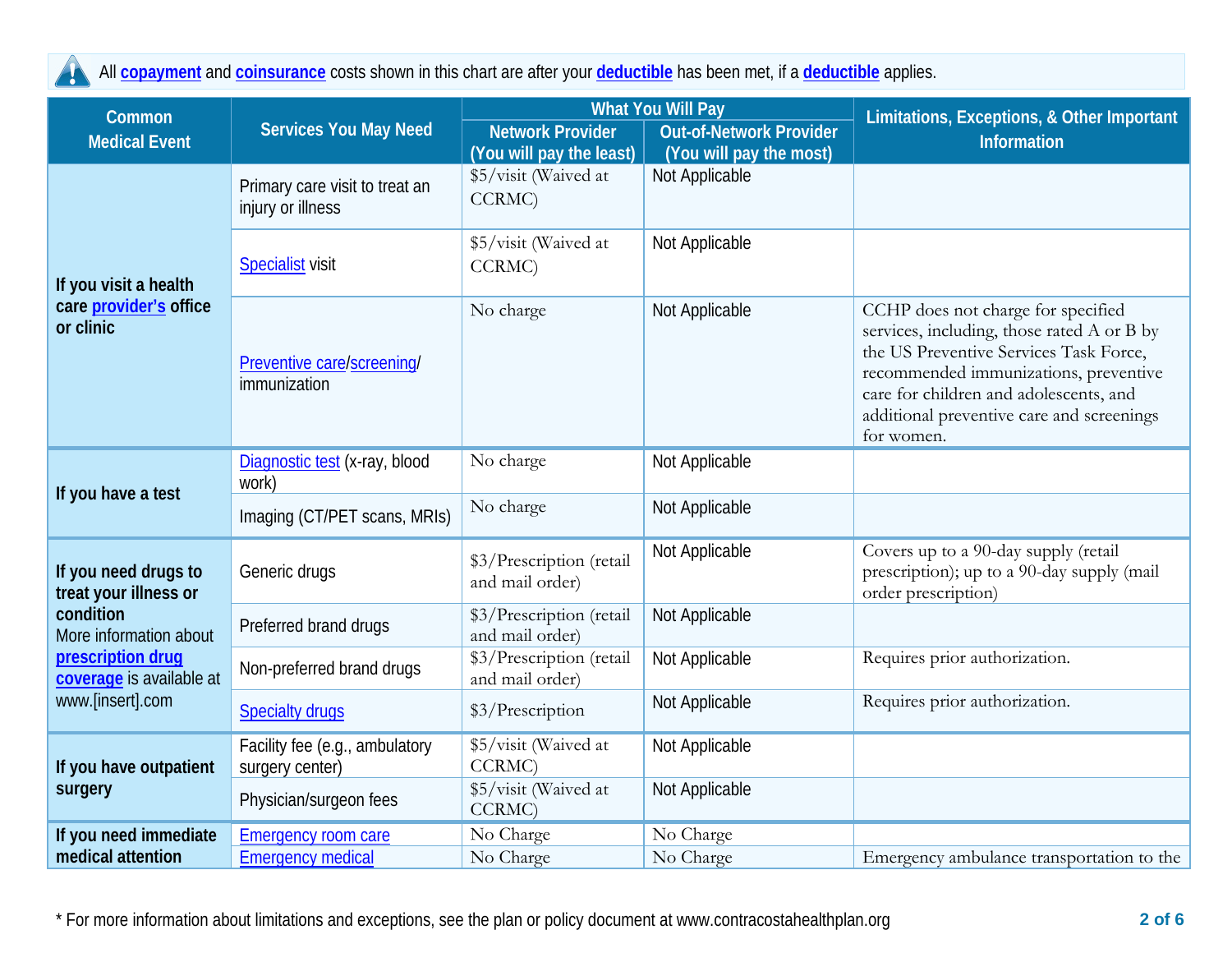| Common                                   | <b>Services You May Need</b>                 | <b>What You Will Pay</b>                                                               |                                                                   | Limitations, Exceptions, & Other Important                                                                                                                                                                           |  |
|------------------------------------------|----------------------------------------------|----------------------------------------------------------------------------------------|-------------------------------------------------------------------|----------------------------------------------------------------------------------------------------------------------------------------------------------------------------------------------------------------------|--|
| <b>Medical Event</b>                     |                                              | <b>Network Provider</b>                                                                | <b>Out-of-Network Provider</b>                                    | <b>Information</b>                                                                                                                                                                                                   |  |
|                                          |                                              | (You will pay the least)                                                               | (You will pay the most)                                           |                                                                                                                                                                                                                      |  |
|                                          | transportation                               |                                                                                        |                                                                   | first hospital or urgent care center which<br>actually accepts the subscriber for<br>emergency care or medically necessary<br>transportation as requested by the provider<br>and authorized in advanced by the Plan. |  |
|                                          | <b>Urgent care</b>                           | \$5 /visit unless for<br>mental health or<br>chemical dependency.<br>(Waived at CCRMC) | \$5 /visit unless for mental<br>health or chemical<br>dependency. |                                                                                                                                                                                                                      |  |
| If you have a hospital                   | Facility fee (e.g., hospital room)           | No Charge                                                                              | Not Applicable                                                    |                                                                                                                                                                                                                      |  |
| stay                                     | Physician/surgeon fees                       | No Charge                                                                              | Not Applicable                                                    |                                                                                                                                                                                                                      |  |
| If you need mental<br>health, behavioral | <b>Outpatient services</b>                   | No Charge                                                                              | Not Applicable                                                    |                                                                                                                                                                                                                      |  |
| health, or substance<br>abuse services   | Inpatient services                           | No Charge                                                                              | Not Applicable                                                    |                                                                                                                                                                                                                      |  |
|                                          | Office visits                                | No Charge                                                                              | Not Applicable                                                    |                                                                                                                                                                                                                      |  |
| If you are pregnant                      | Childbirth/delivery professional<br>services | No Charge                                                                              | Not Applicable                                                    |                                                                                                                                                                                                                      |  |
|                                          | Childbirth/delivery facility<br>services     | No Charge                                                                              | Not Applicable                                                    |                                                                                                                                                                                                                      |  |
|                                          | Home health care                             | No Charge                                                                              | Not Applicable                                                    |                                                                                                                                                                                                                      |  |
|                                          | <b>Rehabilitation services</b>               | \$5/visit (Waived at<br>CCRMC)                                                         | Not Applicable                                                    |                                                                                                                                                                                                                      |  |
| If you need help<br>recovering or have   | <b>Habilitation services</b>                 | \$5/visit (Waived at<br>CCRMC)                                                         | Not Applicable                                                    |                                                                                                                                                                                                                      |  |
| other special health<br>needs            | <b>Skilled nursing care</b>                  | No Charge                                                                              | Not Applicable                                                    | Limited to 100 days per benefit period if at<br>a Skilled Nursing Facility.                                                                                                                                          |  |
|                                          | Durable medical equipment                    | No Charge                                                                              | Not Applicable                                                    |                                                                                                                                                                                                                      |  |
|                                          | <b>Hospice services</b>                      | No Charge                                                                              | Not Applicable                                                    |                                                                                                                                                                                                                      |  |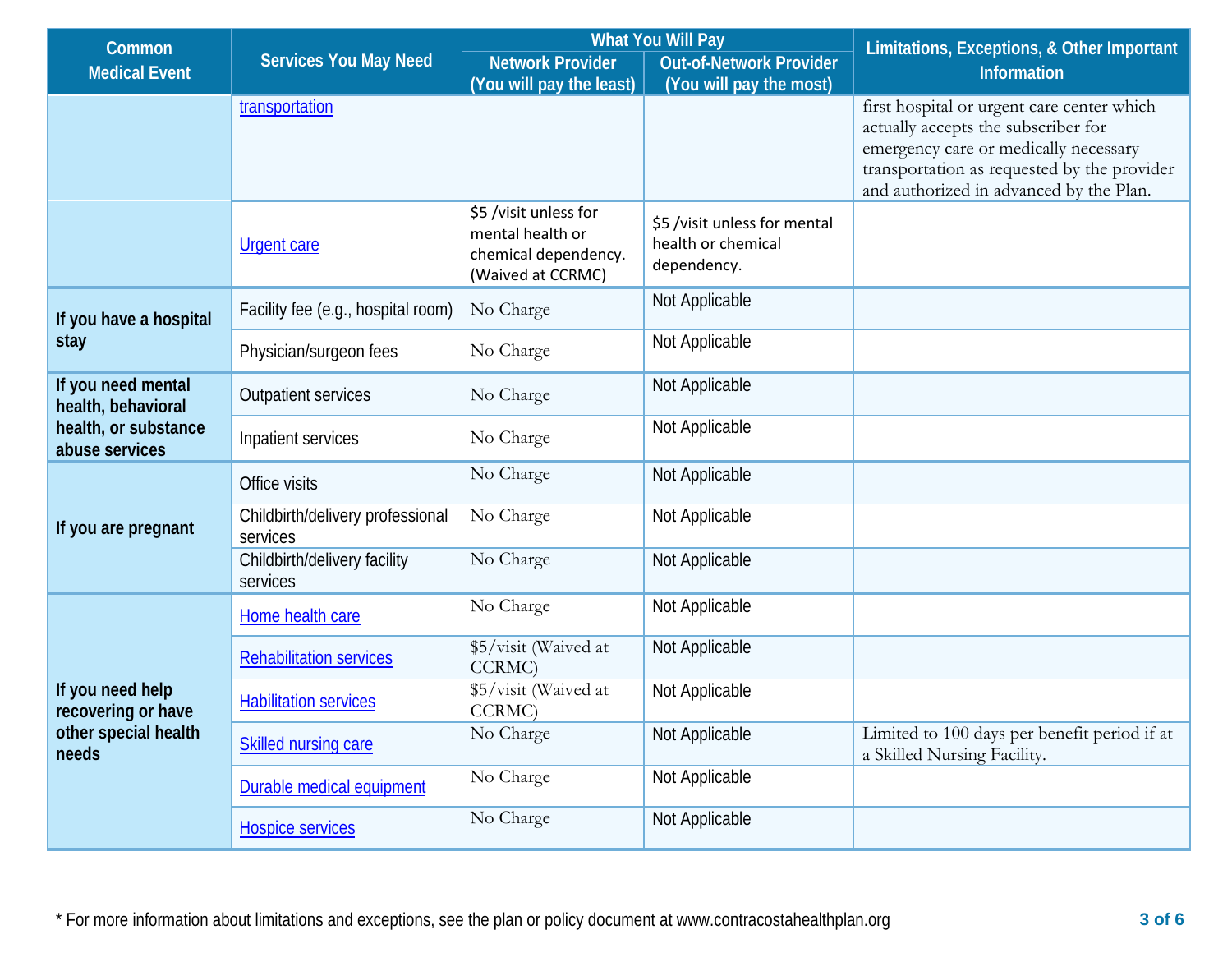| Common                                    |                              |                                                                                                                                                 | <b>What You Will Pay</b>                                  | Limitations, Exceptions, & Other Important                                                                                                                 |  |
|-------------------------------------------|------------------------------|-------------------------------------------------------------------------------------------------------------------------------------------------|-----------------------------------------------------------|------------------------------------------------------------------------------------------------------------------------------------------------------------|--|
| <b>Medical Event</b>                      | <b>Services You May Need</b> | <b>Network Provider</b><br>(You will pay the least)                                                                                             | <b>Out-of-Network Provider</b><br>(You will pay the most) | <b>Information</b>                                                                                                                                         |  |
| If your child needs<br>dental or eye care | Children's eye exam          | \$5/visit (Waived at<br>CCRMC)                                                                                                                  | Not Applicable                                            | Limited to one exam per year                                                                                                                               |  |
|                                           | Children's glasses           | The retail cost for the<br>glasses (including<br>frame) or contact<br>lenses not paid by the<br>Plan is the<br>responsibility of the<br>member. | Not Applicable                                            | Limited to one pair of glasses or contact<br>lenses per year; Plan covers up to \$65 retail<br>cost per year for a CCHP in-network<br>contracted provider. |  |
|                                           | Children's dental check-up   | Not Covered                                                                                                                                     | Not Applicable                                            |                                                                                                                                                            |  |

### **Excluded Services & Other Covered Services:**

**Services Your [Plan](https://www.healthcare.gov/sbc-glossary/#plan) Generally Does NOT Cover (Check your policy or plan document for more information and a list of any other [excluded services.](https://www.healthcare.gov/sbc-glossary/#excluded-services))**

| • Bariatric surgery (unless medically necessary)              | $\bullet$ | Long-term care                                       |
|---------------------------------------------------------------|-----------|------------------------------------------------------|
| • Cosmetic surgery                                            | $\bullet$ | Non-emergency care when traveling outside            |
| • Dental care                                                 |           | the service area                                     |
| • DNA testing                                                 |           | • Non-emergency Transportation                       |
| • Experimental Services                                       | ٠         | Private-duty nursing (unless medically<br>necessary) |
| • Infertility Treatment other than Artificial<br>Insemination |           | Weight loss programs                                 |

# **Other Covered Services (Limitations may apply to these services. This isn't a complete list. Please see your [plan](https://www.healthcare.gov/sbc-glossary/#plan) document.)**

• Acupuncture

• Hearing aids

• Routine foot care

• Chiropractic care

• Routine eye care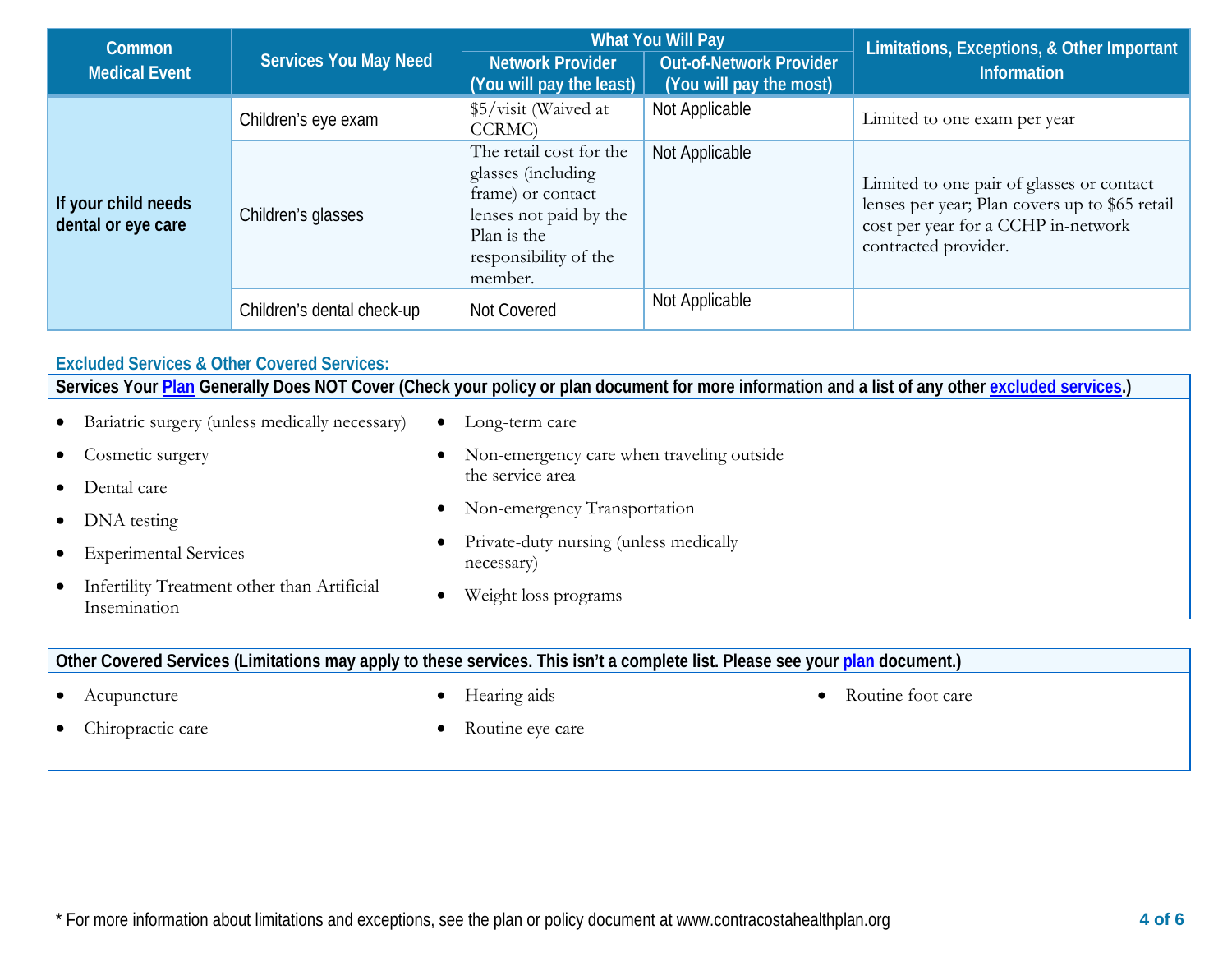Your Rights to Continue Coverage: There are agencies that can help if you want to continue your coverage after it ends. The contact information for those agencies is: [insert State, HHS, DOL, and/or other applicable agency contact information]. Other coverage options may be available to you too, including buying individual insurance coverage through the Health Insurance [Marketplace.](https://www.healthcare.gov/sbc-glossary/#marketplace) For more information about the [Marketplace,](https://www.healthcare.gov/sbc-glossary/#marketplace) visi[t www.HealthCare.gov](http://www.healthcare.gov/) or call 1-800-318-2596.

Your Grievance and Appeals Rights: There are agencies that can help if you have a complaint against you[r plan](https://www.healthcare.gov/sbc-glossary/#plan) for a denial of a [claim.](https://www.healthcare.gov/sbc-glossary/#claim) This complaint is called a [grievance](https://www.healthcare.gov/sbc-glossary/#grievance) or [appeal.](https://www.healthcare.gov/sbc-glossary/#appeal) For more information about your rights, look at the explanation of benefits you will receive for that medica[l claim.](https://www.healthcare.gov/sbc-glossary/#claim) Your [plan](https://www.healthcare.gov/sbc-glossary/#plan) documents also provide complete information to submit a [claim,](https://www.healthcare.gov/sbc-glossary/#claim) [appeal,](https://www.healthcare.gov/sbc-glossary/#appeal) or a [grievance](https://www.healthcare.gov/sbc-glossary/#grievance) for any reason to your [plan.](https://www.healthcare.gov/sbc-glossary/#plan) For more information about your rights, this notice, or assistance, contact: California Department of Managed Health Care Help Center, 980 9<sup>th</sup> Street, Suite 500, Sacramento, CA 95814, (888) 466-2219, [http://www.healthhelp.ca.gov,](http://www.healthhelp.ca.gov/) helpline@dmhc.ca.gov.

## **Does this plan provide Minimum Essential Coverage? Yes**

[Minimum Essential Coverage](https://www.healthcare.gov/sbc-glossary/#minimum-essential-coverage) generally includes [plans,](https://www.healthcare.gov/sbc-glossary/#plan) [health insurance](https://www.healthcare.gov/sbc-glossary/#health-insurance) available through the [Marketplace](https://www.healthcare.gov/sbc-glossary/#marketplace) or other individual market policies, Medicare, Medicaid, CHIP, TRICARE, and certain other coverage. If you are eligible for certain types of [Minimum Essential Coverage,](https://www.healthcare.gov/sbc-glossary/#minimum-essential-coverage) you may not be eligible for the [premium tax credit.](https://www.healthcare.gov/sbc-glossary/#premium-tax-credits)

## **Does this plan meet the Minimum Value Standards? Yes**

If your [plan](https://www.healthcare.gov/sbc-glossary/#plan) doesn't meet the [Minimum Value Standards,](https://www.healthcare.gov/sbc-glossary/#minimum-value-standard) you may be eligible for a [premium tax credit](https://www.healthcare.gov/sbc-glossary/#premium-tax-credits) to help you pay for a plan through the [Marketplace.](https://www.healthcare.gov/sbc-glossary/#marketplace)

### **Language Access Services:**

Spanish (Español): Para obtener asistencia en Español, llame al 1-877-661-6230 (Oprima 2)

––––––––––––––––––––––*To see examples of how this plan might cover costs for a sample medical situation, see the next section.–––––––––––*–––––––––––